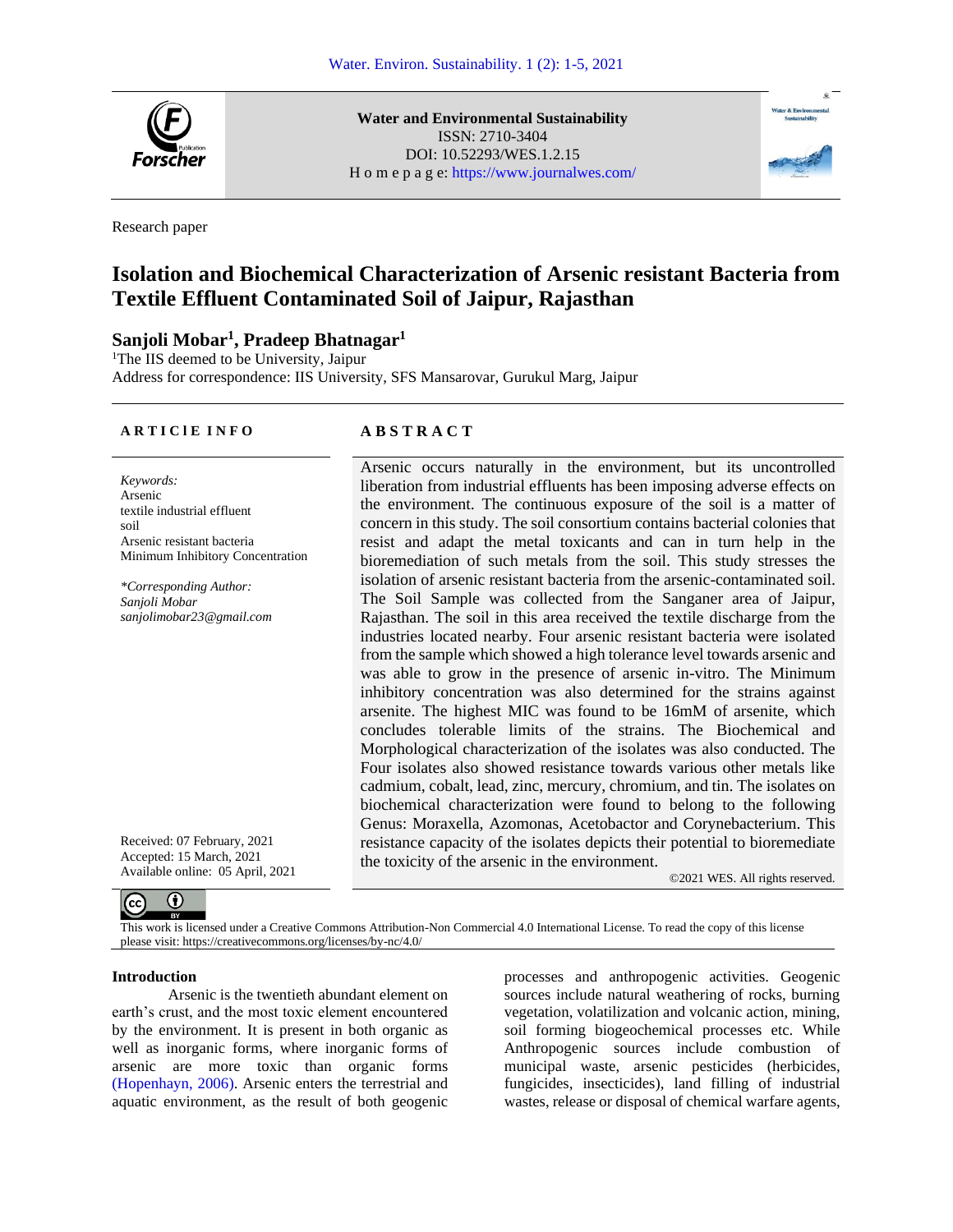petroleum refining , pharmaceutical manufacturing etc. (Derome, 2000, Deshpande and Pande, 2005, Ewers, 1991). Arsenic cannot be destroyed once it enters the environment (Valls and De Lorenzo, 2002) which poses harmful effects on humans, animals, plants and other organisms. Most commonly found inorganic forms include, arsenate [As(V)] and arsenite [As(III)]. Arsenite is 100 times more toxic and mobile than arsenate (Cullen and Reimer, 1989, Nakamuro and Sayato, 1981, Neff, 1997). The adverse effects of exposure to these inorganic forms can cause decrease in production of RBC and WBC, the significant amount can also result in developing cancer associated with skin, lungs, bladder and kidney, liver and lymphatic system (Hopenhayn, 2006).

There are different methods for mitigating arsenic from environment like watershed management, community participation and bioremediation strategies. But, bioremediation is considered to be a more efficient, cost effective, eco friendly method for the removal of arsenic in affected areas (Dabrowska et al., 2012, Das et al., 2009, Michel et al., 2007, Tsai et al., 2012). Bioremediation involving microorganisms plays a vital role in environmental remodeling. There are various mechanisms by which microbes can overcome arsenic toxicity. The mechanisms providing microbes resistance are chiefly based on minimizing the amount of arsenic that can enter the cell. These methods include extracellular precipitation, exclusion of metal ions, intracellular sequestration, catalyze transformations of arsenic including oxidation, reduction, and methylation etc. These strategies are used by bacterial cells either for detoxification or for energy generation to support cellular growth (Cullen and Reimer, 1989, Dowdle et al., 1996, Newman et al., 1998, Satchanska et al., 2005). The research conducted by different scientist have also reported to isolate various species of strict aerobic As (III)-oxidizing and facultative anaerobic As (V)-reducing bacteria from As-contaminated sites (Abbas et al., 2018, Suhadolnik et al., 2017) which suggest both kind of bacteria have potential to resist arsenic forms.

This study aims to isolate and characterize the bacterial strains having potential to tolerate arsenic in the environment. It will help to explore the bioremediation capacity of the microbes to detoxify the contaminant in the soil receiving textile discharge in Sanganer, Jaipur.

#### **Material and Method**

#### **1. Isolation of Arsenite resistant bacteria from contaminated soil**

The soil sample was collected from the land near the drain in the month of January. The sterile polypropylene zip lock bags were used to store the samples. The soil was sampled approximately from the depth of 10-15cm. The presence of arsenic and its concentration in the soil was estimated by Atomic Absorption Spectroscopy (AAS, model Chemito AA2013).

The bacterial strains were isolated from soil samples on nutrient broth supplemented with the required concentration of Sodium arsenite and pure culture was obtained by repeated streaking, spreading on nutrient agar plates. Gram staining was also performed for preliminary identification.

#### **2. Estimation of Minimum Inhibitory Concentration (MIC) of isolates against arsenic**

Isolated pure colonies were inoculated in nutrient broth medium supplemented with increasing doses of sodium arsenite (mM) to determine the lowest concentration, which completely inhibits bacterial growth. This concentration at which the growth ceases is considered as minimum Inhibitory concentration of the toxicant for the isolate. (Satchanska et al., 2005). It was determined by optical density of the culture at 600nm (UV-Vis Spectrophotometer) on the basis of negligible growth.

#### **3. Biochemical Characterization of the isolates**

Biochemical properties of the strains were tested according to Bergey's Manual of Systematic Bacteriology, while procedures of these tests were taken from Cappuccino and Sherman (Cappuccino and Sherman, 2005). Biochemical tests included utilization of various sugars, H2S production, IMVIC test, citrate utilization, Oxidase, Catalase activity, Starch hydrolysis, nitrate reduction and urease activity. These tests resulted in the determination of genus identification which could be the type of strain isolated which will be confirmed by 16s rDNA sequencing in later studies.

#### **4. Determination of other metal resistance in strains**

Circular discs made by Whatman No 1filter paper were soaked overnight in each metal solution containing 100µg/l concentration. These discs were then oven dried and placed on the nutrient agar plates. Resistance towards metals was inferred by the Zone of inhibition around the discs which were observed after 48 hours of incubation. The metals used for testing included cadmium, cobalt, lead, nickel, zinc, mercury, chromium and tin salts. The presence of arsenic and its concentration was estimated by Atomic Absorption Spectroscopy (AAS, model Chemito AA2013).

#### **Results and Discussion**

**1. Isolation of Bacterial strains**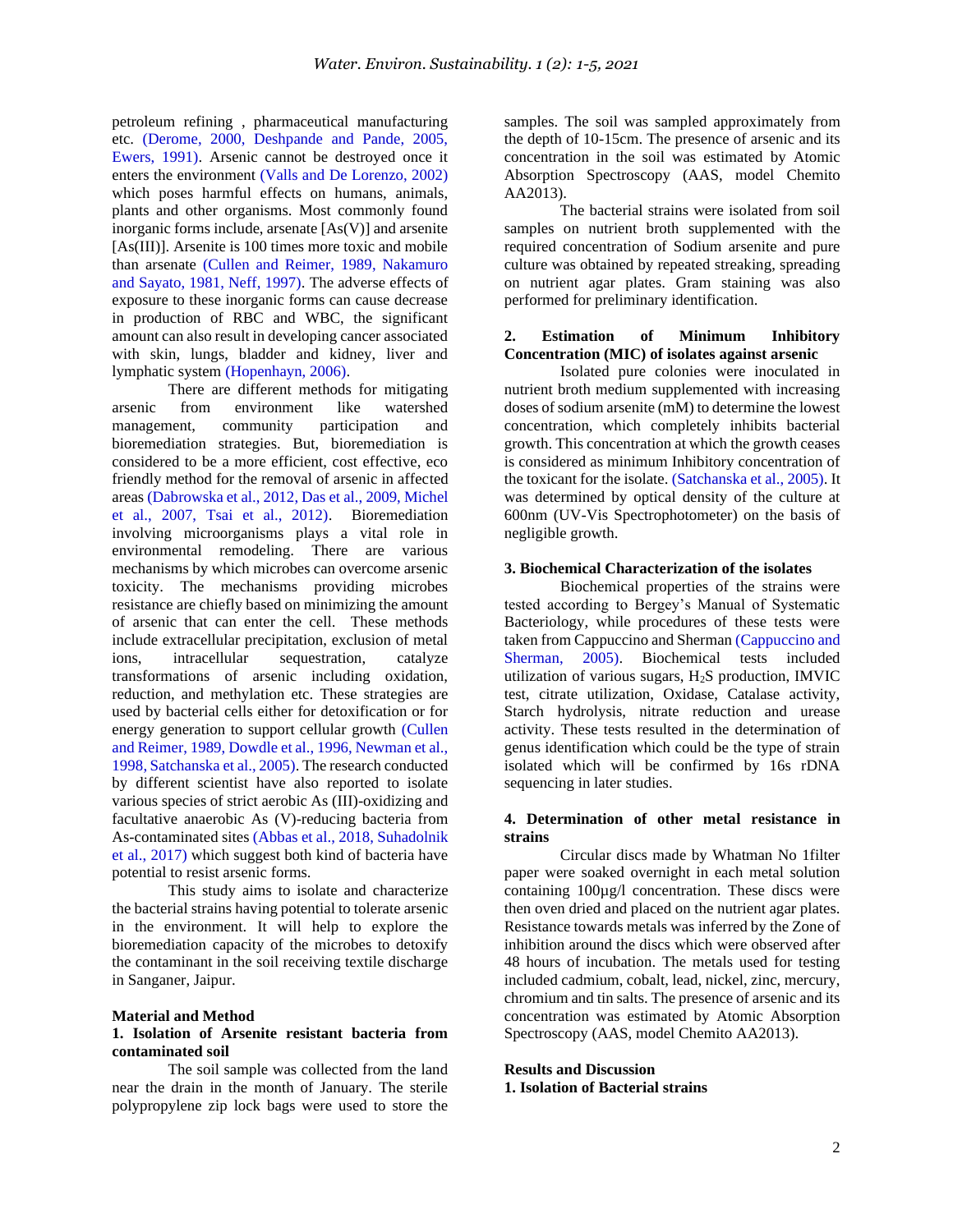High concentration of arsenic i.e 423 ppm in the soil was estimated using Atomic Absorption Spectroscopy (AAS, model Chemito AA2013). The presence of arsenic in the soil can be supported by the work of researchers like Jaishree and Khan *et al.,*  2014, Mahawar *et al.,* 2015 as they suggest the textile effluents discharged after processing of product contains heavy metals.

Four bacterial isolates were obtained from the soil samples of Sanganer, jaipur. These isolates were assigned Lab nomenclature as- AE-1, AE-2, AE-3 and AE-4. Gram staining showed AE-1 as gram negative cocci while AE-2,AE-3 as gram negative bacilli and AE-4 as Gram positive Bacilli. Gram staining explained the preliminary characterization of strains.

#### **2. Determination of Minimum inhibitory concentration (MIC) of isolates against arsenic**

The purified four bacterial isolates showed resistance towards arsenic with MIC from 7mM to 16mM. The strains AE-1, AE-2, AE-3 and AE-4 exhibited MIC of 7.7mM, 13.9mM, 11.6mM and 16mM respectively. The dose at which the strains showed complete growth inhibition was analysed by optical density taken at 600nm. The MIC for respective strains can be observed in Figure1.

Among the bioremediation strategies Microorganism plays a key role in biogeochemical cycling of heavy metals. They use various mechanisms like efflux of metal ions outside the cell, accumulation, complexation of metal ions inside the cell, oxidation of metal ions to less toxic forms , this helps bacteria to tolerate the metal in stress conditions (Nies, 2000).



Figure 1. The Minimum Inhibitory Concentration of the four isolates from contaminated soil sample

### **3. Biochemical Characterization of the isolates:**

| Table 1. Biochemical results of isolated strain and expected genus identification |
|-----------------------------------------------------------------------------------|
|-----------------------------------------------------------------------------------|

| <b>Biochemical Tests</b> | $AE-1$     | $AE-2$    | $AE-3$      | $AE-4$          |
|--------------------------|------------|-----------|-------------|-----------------|
| Gram Stainining          | -ve        | -ve       | -ve         | $+ve$           |
| Dextrose fermentation    | -ve        | $+ve$     | $+ve$       | $+ve$           |
| Lactose fermentation     | -ve        | $+ve$     | $+ve$       | -ve             |
| Sucrose fermentation     | -ve        | $+ve$     | $+ve$       | $+ve$           |
| $H2S$ production         | -ve        | -ve       | -ve         | -ve             |
| Indole test              | -ve        | -ve       | -ve         | -ve             |
| Methyl Red test          | $+ve$      | $+ve$     | $+ve$       | $+ve$           |
| Voges-Proskauer test     | -ve        | -ve       | -ve         | -ve             |
| Citrate test             | -ve        | -ve       | -ve         | $+ve$           |
| Catalase activity test   | $+ve$      | $+ve$     | -ve         | $+ve$           |
| Oxidase test             | $+ve$      | $+ve$     | -ve         | -ve             |
| Starch hydrolysis        | $+ve$      | $+ve$     | -ve         | -ve             |
| Nitrate reduction        | $+ve$      | $+ve$     | -ve         | $+ve$           |
| Urease activity          | $+ve$      | $+ve$     | $+ve$       | $+ve$           |
| Genus identification     | Moraxella. | Azomonas, | Acetobactor | Corynebacterium |

+ve=Positive, -ve= negative

All the strains were tested for biochemical procedures to identify the Genus. Results of different biochemical tests are summarized in Table1. On the basis of biochemically characterization the strains were identified using Bergey's Manual of Determinative Bacteriology which suggested AE-1,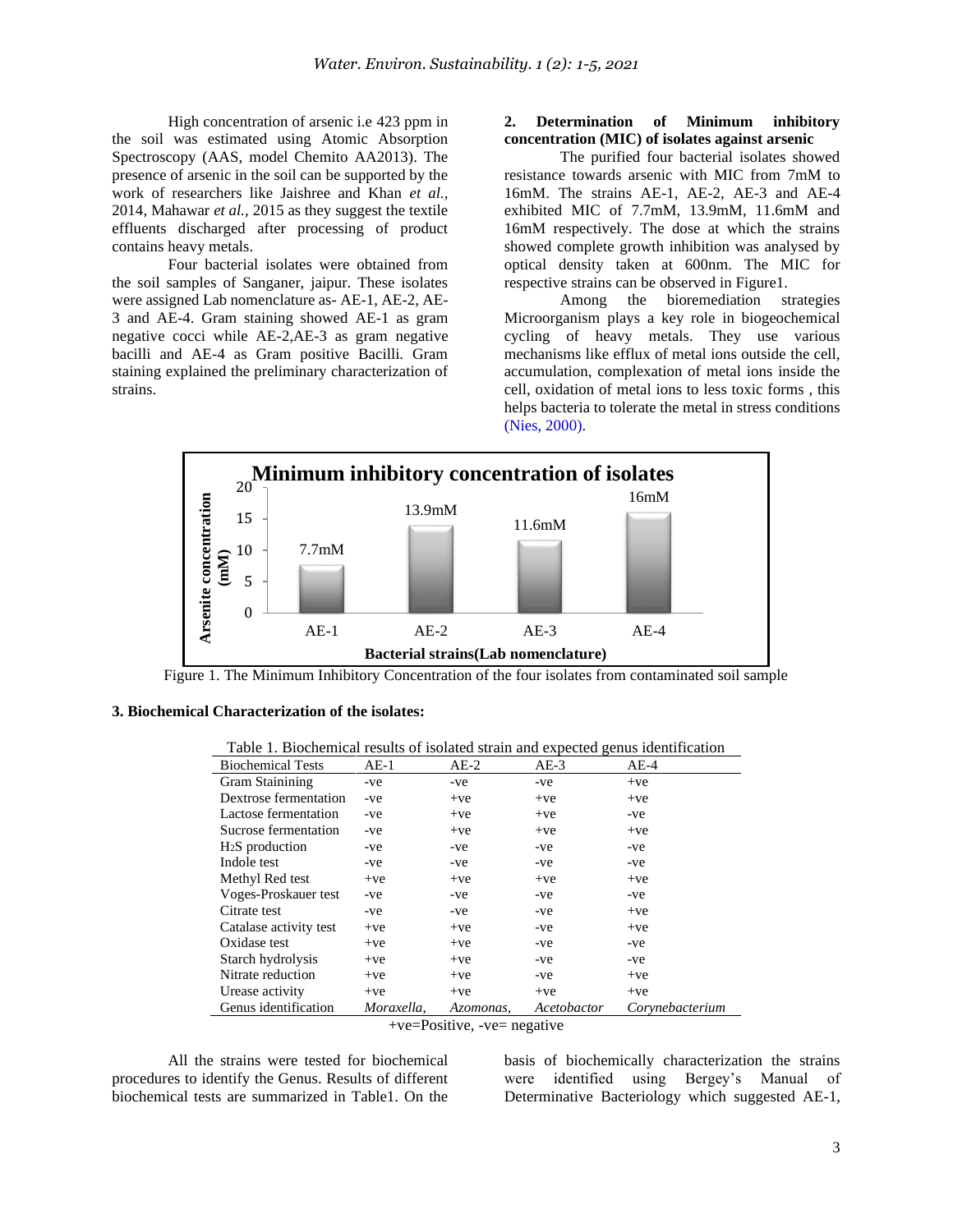AE-2, AE-3 and AE-4 could be from Genus *Moraxella, Azomonas, Acetobactor* and *Corynebacterium* respectively.

Three strains i.e. AE-1, AE-2, AE-3 were found to be Gram negative, while AE-4 was Gram positive. The result shows the potential of both gram positive and negative strain having potential of resisting arsenite. The studies conducted by (Bachate et al., 2009, Ghodsi et al., 2011, Titah et al., 2018) have also reported the potential of both gram positive and gram negative bacterial isolates to show arsenic resistance. Basha et al in 2014 also isolated bacteria from the textile contaminated soil containing heavy metals in Chennai, and the resistance towards these metals was also reported.

#### **4. Determination of other metal resistance in the strains:**

Resistance to the metals were recorded as positive if the growth occurred around the metal discs whereas the clear zone without the growth around the metal discs were considered as negative or a "zone of inhibition". Results after 48 hours suggested resistance towards all the metals (Table2) by four strains to some extent, except the greater zone of inhibition of 11mm and 16mm was observed in AE1 and AE-2 respectively for Nickel. This concludes high sensitivity towards nickel by the two strains. According to Durve *et al.,* 2012, microbes possess various mechanisms to combat the toxic effect of heavy metals. The isolated microbes (*Pseudomonas aeruginosa* and *Brevibacillus choshinensis*) from industrial effluent discharges were able to tolerate high levels of cadmium, lead, arsenic and mercury.

| $Metals(100\mu g/ml)$                                  | $AE-1$                                   | $AE-2$                                      | $AE-3$                                   | $AE-4$                                         |
|--------------------------------------------------------|------------------------------------------|---------------------------------------------|------------------------------------------|------------------------------------------------|
|                                                        | Zone of inhibition<br>and Susceptibility | of inhibition<br>Zone<br>and Susceptibility | Zone of inhibition<br>and Susceptibility | inhibition<br>Zone<br>of<br>and Susceptibility |
| Cadmium Chloride (CdCl <sub>2</sub> 5H <sub>2</sub> O) | No Zone/Resistant                        | No Zone/Resistant                           | No Zone/Resistant                        | No Zone/Resistant                              |
| Cobalt Nitrate (Co $(No3)26H2O$ )                      | No Zone/Resistant                        | No Zone/Resistant                           | No Zone/Resistant                        | No Zone/Resistant                              |
| Lead Nitrate $(Pb(NO_3)_2)$                            | No Zone/Resistant                        | No Zone/Resistant                           | $>10$ mm                                 | No Zone/Resistant                              |
| Nickel Chloride (NiCl $_2$ 6H $_2$ O)                  | 11mm                                     | 16mm                                        | No Zone/Resistant                        | No Zone/Resistant                              |
| Zinc Sulphate $(ZnSO4H2O)$                             | No Zone/Resistant                        | <b>Slightly Sensitive</b>                   | No Zone/Resistant                        | No Zone/Resistant                              |
| Chromium Chloride $(CrCl36H2O)$                        | No Zone/Resistant                        | No Zone/Resistant                           | No Zone/Resistant                        | No Zone/Resistant                              |
| Sodium Selenate (Na <sub>2</sub> SeO <sub>4</sub> )    | No Zone/Resistant                        | No Zone/Resistant                           | No Zone/Resistant                        | No Zone/Resistant                              |
| Stannous Chloride (SnCl <sub>2</sub> H <sub>2</sub> O) | No Zone/Resistant                        | No Zone/Resistant                           | No Zone/Resistant                        | No Zone/Resistant                              |
| Antimony Chloride (SbCl <sub>3</sub> )                 | $>10$ mm                                 | <b>Slightly Sensitive</b>                   | No Zone/Resistant                        | No Zone/Resistant                              |
| Mercuric Chloride ( $HgCl2$ )                          | No Zone/Resistant                        | No Zone/Resistant                           | No Zone/Resistant                        | No Zone/Resistant                              |

| Table 2. Multi metal resistance exhibited by isolated bacterial strains |
|-------------------------------------------------------------------------|
|-------------------------------------------------------------------------|

#### **Conclusion and Significance:**

Degradation of soil due to industrialization and frequent liberation of wastewater runoff directly into the environment has become an alarming problem. This deterioration of quality of soil is not only causing ecological risk but also affecting social and economic issues. The presence of heavy metal toxicants like arsenic is released in textile effluent can be witnessed in this study conducted on the soil of Sanganer area of Jaipur, Rajasthan. Natural restoration is done by nature regularly, but when human intervention leads to excessive discharge of chemicals then this natural process fails.

In this study four isolates were obtained which biochemically and morphologically characterized to belong to genus *Moraxella, Azomonas, Acetobactor* and *Corynebacterium* respectively. All the four isolates showed resistance to almost all metals taken in this study and were also able to grow in presence of sodium arsenite showing maximum MIC of 16mM. The high resistance levels of the microbes towards arsenite make them beneficial

for bioremediation strategies in contaminated sites. This resistance ability can be advantageous to mankind and can also help in developing eco friendly technology to treat textile effluent affected soil and water ecosystems. Further studies on these bacterial strains and on their genes is needed to understand the mechanism, which in turn will help in enhancing the arsenic bioremediation process.

#### **Acknowledgment:**

We acknowledge Dr. Pallavi Kaushik for her helpful suggestions and guidance during these experiments.

#### **References**

ABBAS, G., MURTAZA, B., BIBI, I., SHAHID, M., NIAZI, N. K., KHAN, M. I., AMJAD, M. & HUSSAIN, M. 2018. Arsenic uptake, toxicity, detoxification, and speciation in plants: physiological, biochemical, and molecular aspects. *International journal of*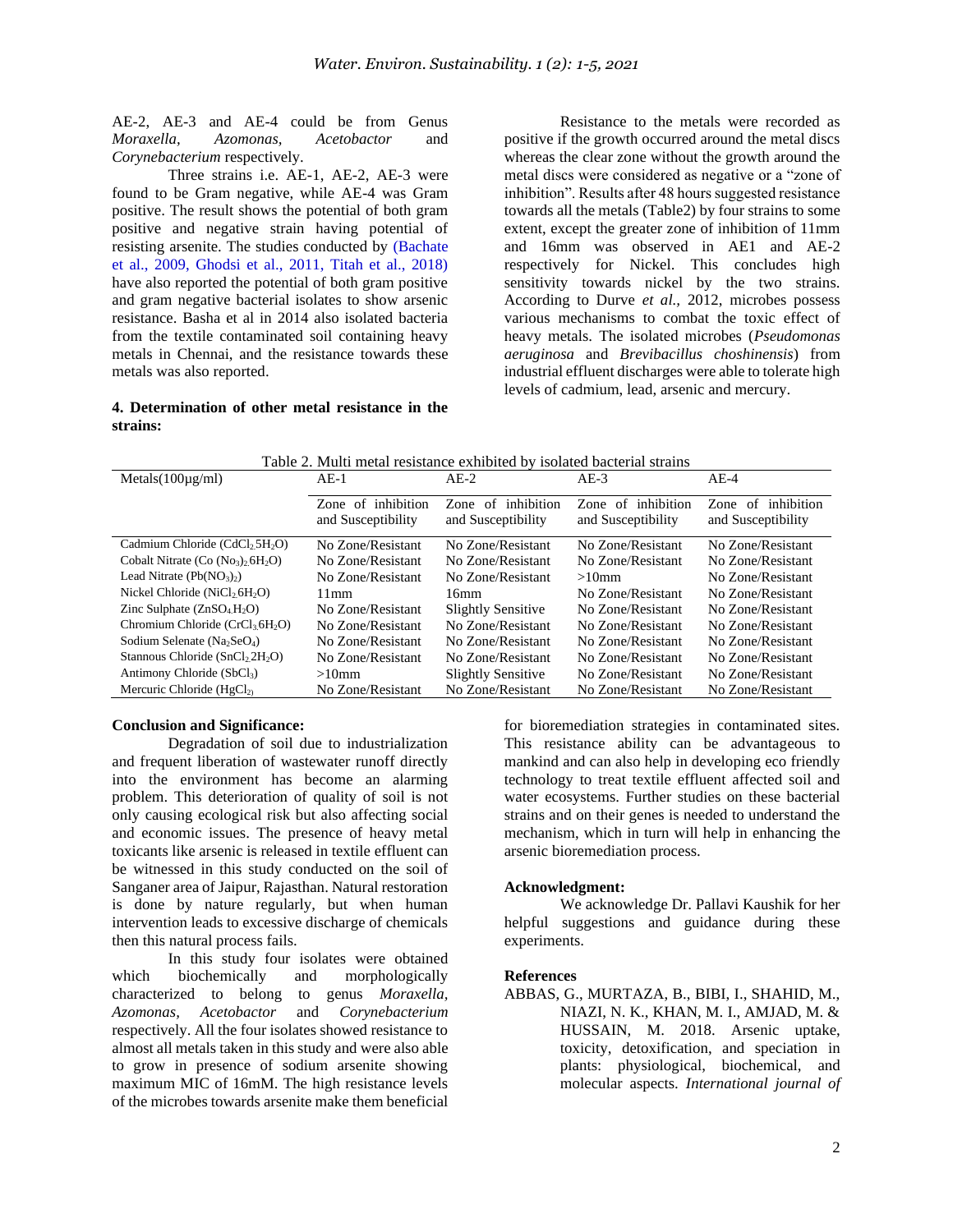*environmental research and public health,* 15**,** 59.

- BACHATE, S., CAVALCA, L. & ANDREONI, V. 2009. Arsenic‐resistant bacteria isolated from agricultural soils of Bangladesh and characterization of arsenate‐reducing strains. *Journal of applied microbiology,* 107**,** 145- 156.
- CAPPUCCINO, J. G. & SHERMAN, N. 2005. Microbiology: a laboratory manual.
- CULLEN, W. R. & REIMER, K. J. 1989. Arsenic speciation in the environment. *Chemical reviews,* 89**,** 713-764.
- DABROWSKA, B. B., VITHANAGE, M., GUNARATNA, K. R., MUKHERJEE, A. B. & BHATTACHARYA, P. 2012. Bioremediation of arsenic in contaminated terrestrial and aquatic environments. *Environmental chemistry for a sustainable world.* Springer.
- DAS, B., RAHMAN, M. M., NAYAK, B., PAL, A., CHOWDHURY, U. K., MUKHERJEE, S. C., SAHA, K. C., PATI, S., QUAMRUZZAMAN, Q. & CHAKRABORTI, D. 2009. Groundwater arsenic contamination, its health effects and approach for mitigation in West Bengal, India and Bangladesh. *Water Quality, Exposure and Health,* 1**,** 5-21.
- DEROME, J. 2000. Detoxification and amelioration of heavy-metal contaminated forest soils by means of liming and fertilisation. *Environmental Pollution,* 107**,** 79-88.
- DESHPANDE, L. S. & PANDE, S. P. 2005. Development of arsenic testing field kit—a tool for rapid on-site screening of arsenic contaminated water sources. *Environmental monitoring and assessment,* 101**,** 93-101.
- DOWDLE, P. R., LAVERMAN, A. M. & OREMLAND, R. S. 1996. Bacterial dissimilatory reduction of arsenic (V) to arsenic (III) in anoxic sediments. *Applied and Environmental Microbiology,* 62**,** 1664- 1669.
- EWERS, U. 1991. Standards, guidelines and legislative regulations concerning metals and their compounds. *Metals and their compounds in the environment***,** 760-710.
- GHODSI, H., HOODAJI, M., TAHMOURESPOUR, A. & GHEISARI, M. M. 2011. Investigation of bioremediation of arsenic by bacteria isolated from contaminated soil. *African Journal of Microbiology Research,* 5**,** 5889- 5895.
- HOPENHAYN, C. 2006. Arsenic in drinking water: impact on human health. *Elements,* 2**,** 103- 107.
- MICHEL, C., JEAN, M., COULON, S., DICTOR, M.- C., DELORME, F., MORIN, D. & GARRIDO, F. 2007. Biofilms of As (III) oxidising bacteria: formation and activity studies for bioremediation process development. *Applied microbiology and biotechnology,* 77**,** 457-467.
- NAKAMURO, K. & SAYATO, Y. 1981. Comparative studies of chromosomal aberration induced by trivalent and pentavalent arsenic. *Mutation Research/Genetic Toxicology,* 88**,** 73-80.
- NEFF, J. M. 1997. Ecotoxicology of arsenic in the marine environment. *Environmental Toxicology and Chemistry: An International Journal,* 16**,** 917-927.
- NEWMAN, D. K., AHMANN, D. & MOREL, F. M. 1998. A brief review of microbial arsenate respiration. *Geomicrobiology Journal,* 15**,** 255-268.
- NIES, D. H. 2000. Heavy metal-resistant bacteria as extremophiles: molecular physiology and biotechnological use of Ralstonia sp. CH34. *Extremophiles,* 4**,** 77-82.
- SATCHANSKA, G., PENTCHEVA, E. N., ATANASOVA, R., GROUDEVA, V., TRIFONOVA, R. & GOLOVINSKY, E. 2005. Microbial diversity in heavy-metal polluted waters. *Biotechnology & Biotechnological Equipment,* 19**,** 61-67.
- SUHADOLNIK, M. L., SALGADO, A. P., SCHOLTE, L. L., BLEICHER, L., COSTA, P. S., REIS, M. P., DIAS, M. F., ÁVILA, M. P., BARBOSA, F. A. & CHARTONE-SOUZA, E. 2017. Novel arsenictransforming bacteria and the diversity of their arsenic-related genes and enzymes arising from arsenic-polluted freshwater sediment. *Scientific reports,* 7**,** 1-17.
- TITAH, H. S., ABDULLAH, S. R. S., IDRIS, M., ANUAR, N., BASRI, H., MUKHLISIN, M., TANGAHU, B. V., PURWANTI, I. F. & KURNIAWAN, S. B. 2018. Arsenic resistance and biosorption by isolated rhizobacteria from the roots of Ludwigia octovalvis. *International journal of microbiology,* 2018.
- TSAI, S. L., SINGH, S., DASILVA, N. A. & CHEN, W. 2012. Co-expression of Arabidopsis thaliana phytochelatin synthase and Treponema denticola cysteine desulfhydrase for enhanced arsenic accumulation.